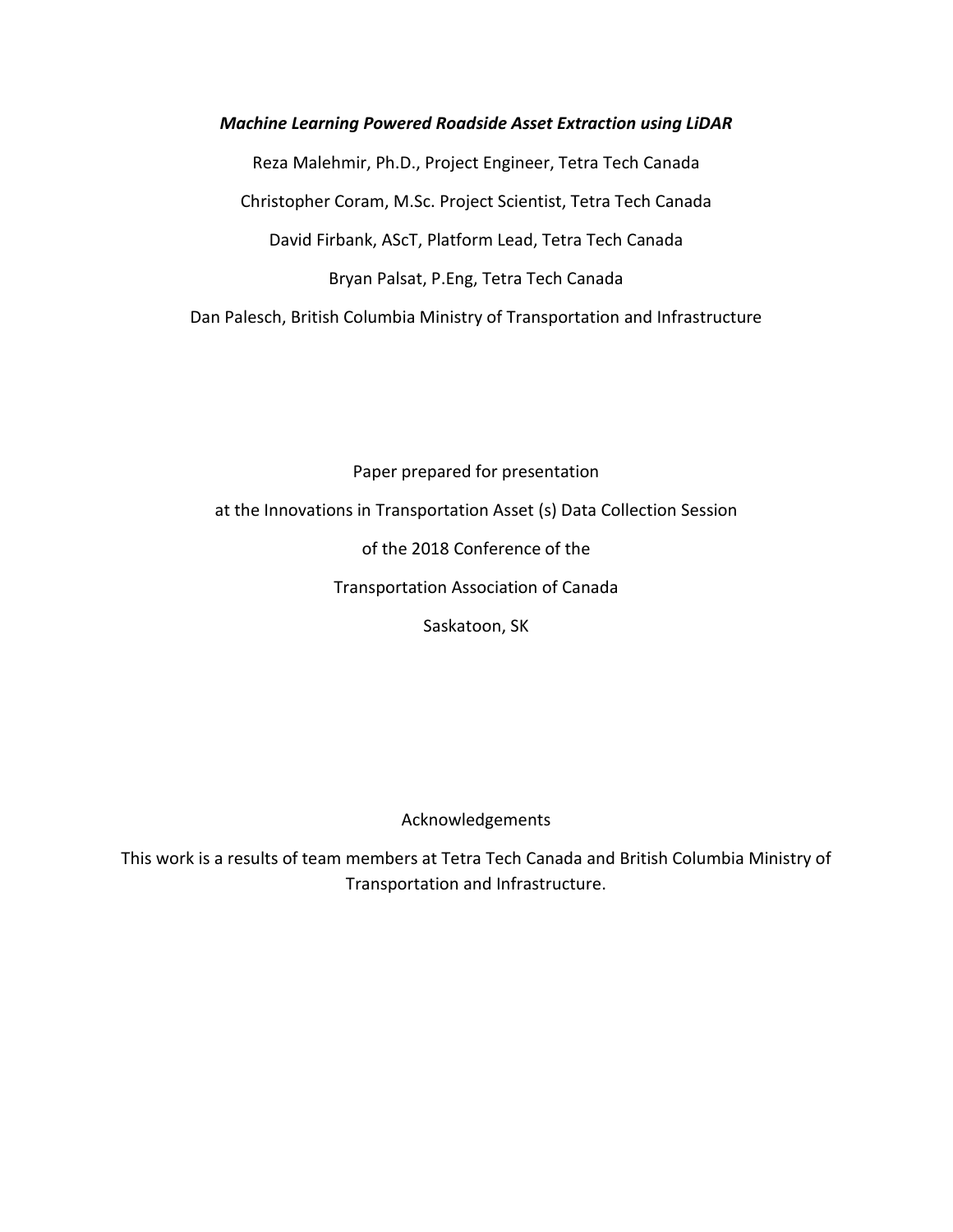#### **ABSTRACT**

Traditionally, road assets are monitored and inventory controlled getting direct access to each asset, which can be very time-consuming and requires numerous field recordings and trained personnel. With recent advancements in data collection technologies, vehicle-based data collection platforms can collect millions of data points from all spatial directions at highway speed per second. The big data incorporates LiDAR point clouds, 360° degree imagery, and Laser Crack Measurement Sensor data. This paper presents the development of an innovative advanced machine learning algorithm capable of extracting roadside assets including traffic signs, guardrails, line painting, and rumble strips from the big database. The machine learning process starts with training steps in which hundreds of thousands of training datasets are used and then tested against the testing dataset. Once the testing database has passed at 99% or more, the trained program is ready to detect that asset. The techniques used to train machine learning algorithms to extract signs from the LiDAR database are developed using unsupervised clustering algorithm followed by autoclassification using machine learning classifiers with imagery. A similar approach has been taken to identify other assets such as guardrails, rumble strips, and line paintings. This process has been able to successfully identify and classify traffic signs from highways as well as urban and rural roads. The developed machine learning algorithm is programmed in parallel and performed at typical highway operation speed. Additional information about the geometry and retro-reflectivity properties are other important features that are also calculated and reported by this algorithm. The developed algorithm has been in production phase in the British Columbia Ministry of Transportations Asset Management project, in more than 13000 km of highways and has been able to pass all quality assurance mechanisms. This paper outlines the steps followed to develop a roadside asset extraction machine learning algorithm from the LiDAR and imagery database, as well as present a sample of the resultant roadway traffic sign asset database.

KEYWORDS: Traffic signs, LiDAR, machine learning, Line painting marker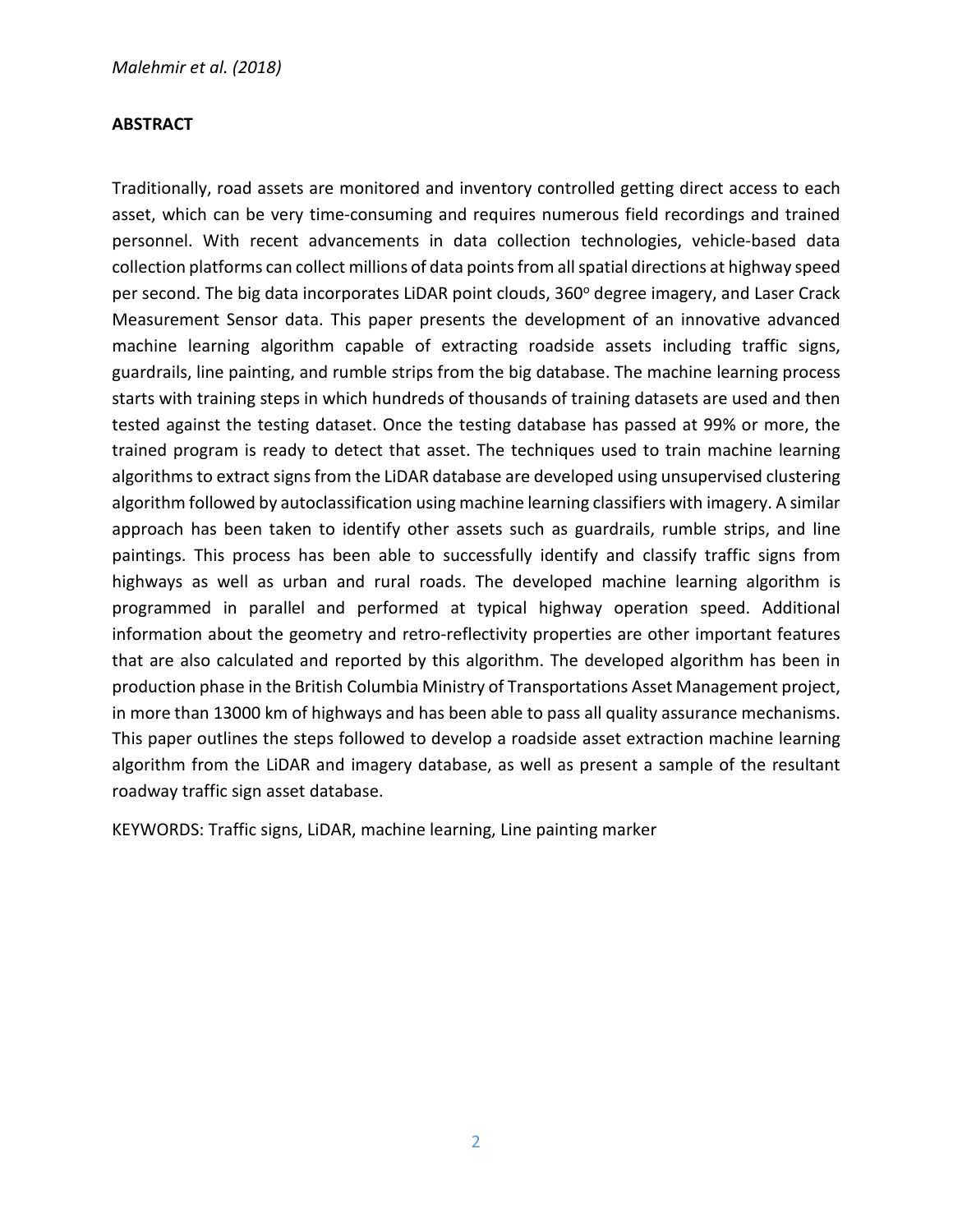#### **1. INTRODUCTION**

The roadway asset management is a crucial task for the Department of Transportation (DoT) to maintain the highest standard for road conditions and update them if necessary. The conventional methodology to update the asset inventory requires staff to have direct access to every single asset in person. This methodology is influenced by weather conditions and traffic flow, and requires traffic control to provide safety to the surveyors which might create traffic congestion (Kim et al., 2006).

(Gao, 2009) proposed to use satellite and aerial imagery and Light Detection and Ranging (LiDAR) data to provide the inventory of roadway assets. Although satellite imagery and LiDAR data are very useful for roadway designs, the resolution of the commercial satellite imagery is far lower than what is required to detect smaller assets such as traffic signs, curb and gutter, and guardrails (Singh & Garg, 2014). Nonetheless, aerial data collection is limited to the weather conditions and natural and man-made objects that might obstruct the aerial view of the roadway (e.g., trees, underpass, bridges).

With more recent advancement in camera and LiDAR sensor technologies, the more recent methodology could provide detailed inventory of roadway auxiliary assets using data collected with terrestrial mobile mapping technology. A typical mobile mapping vehicle collects imagery from a single or multiple camera, and LiDAR point cloud data from two LiDAR sensors. The LiDAR dense point cloud provides millions of geolocated informative points collected from environments as far as 200 m. To post-process imagery and point cloud information, we are using the combination of an Inertial Measurement Unit and the Global Navigation Satellite Systems (GNSS) (Tawk et al., 2014). The inertially assisted positioning system provides more accurate positioning capability and augments the GNSS accuracy in places with poor GPS satellite coverage (Bostanci, 2015).

Although mobile mapping has been in service for almost a decade, the asset identification from roadways, up until now, was done manually in an office environment. While this method is safer for the surveying crew and requires minimal traffic controls, asset identification is still very time-consuming and is influenced by human error (Lim et al., 2013).

The advances in machine learning algorithm in image recognition prompted Tetra Tech Canada Inc. (Tetra Tech) to automate the roadway asset extraction and recognition using inhouse developed a neural network algorithm. The neural network algorithm was initially introduced in the 1960s (Widrow & Hoff, 1962); however, due to recent evolution in computational power, these algorithms are being implemented in various industries such as defense, agriculture, and transportation (Puig et al., 2015).

In this contribution, Tetra Tech has developed an algorithm that is able to automatically extract and recognize traffic signs from British Columbia's network of highways using augmented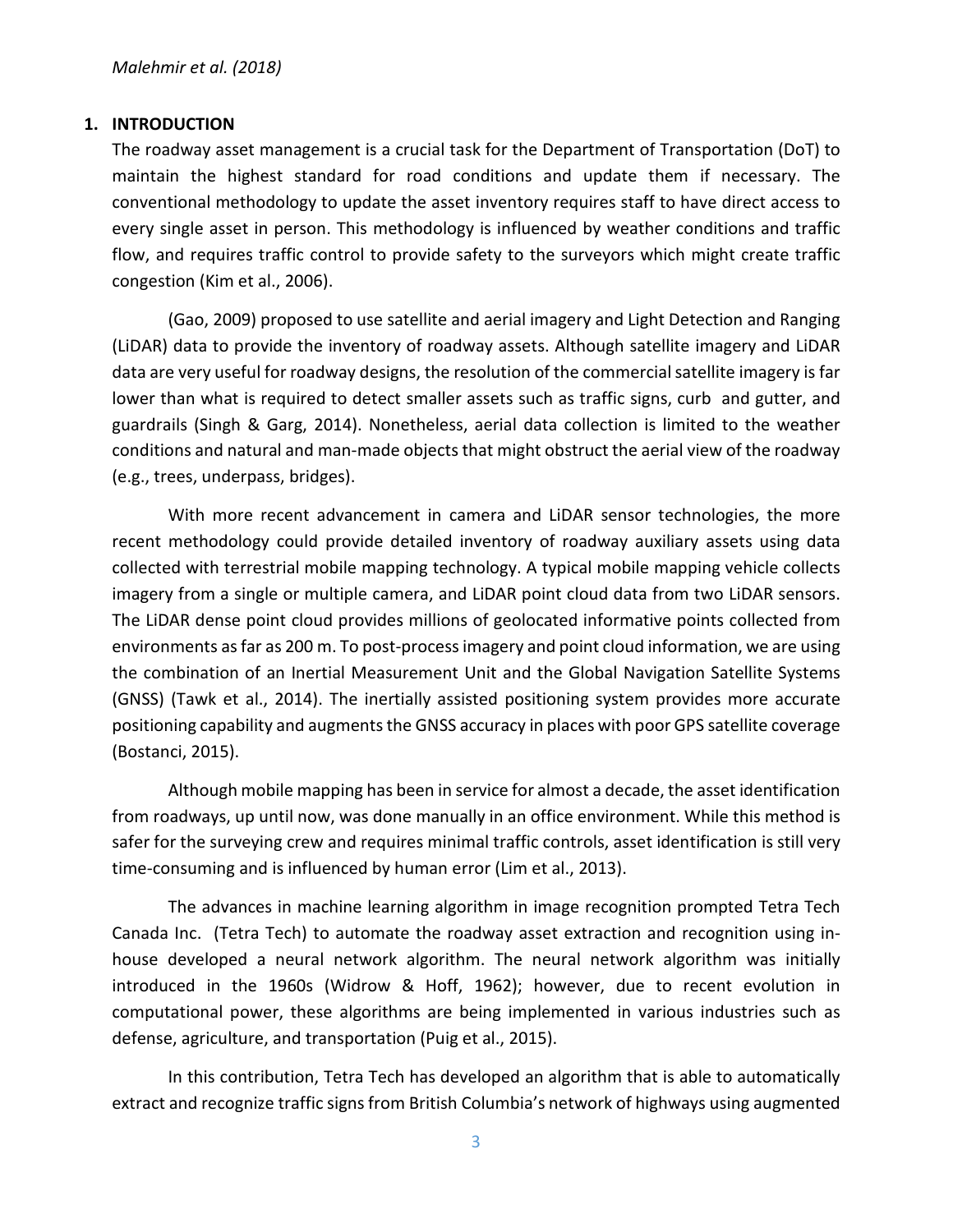imagery and the LiDAR point cloud database. A semi-automated process is also introduced to detect and characterize other auxiliary assets such as line painting markers, curb and gutter, guardrails, cattle guards, and rumble strips.

# **2. METHODOLOGY**

The methodology has been used by Tetra Tech to remotely inventory assets in near real-time with very high precision by incorporating it with integrated Pavement Surface Profiler (PSP) data. The PSP is a vehicle-based data collection platform that collects roadway corridor data and pavement condition data at normal driving speeds. The assets were extracted primarily from the LiDAR and panoramic imagery collected by the PSP as it was gathering pavement condition data on British Columbia's highway network (Figure 1-3). The use of LiDAR data collected in conjunction with the PSP's highly accurate GPS referencing system allows for the most accurate methodology available to pinpoint the positional location of an asset, except for in-situ land surveying.



*Figure 1 Pavement Surface profiler platform comprises of (a) Inertial Laser Profiler (b) Distance Measurement Instrument (c) Right of the Way Camera (d) Panoramic Camera (e) two LiDAR 360o Sensors (f) Laser Crack Measurement System (g) Inertial Movement Unit and GPS.*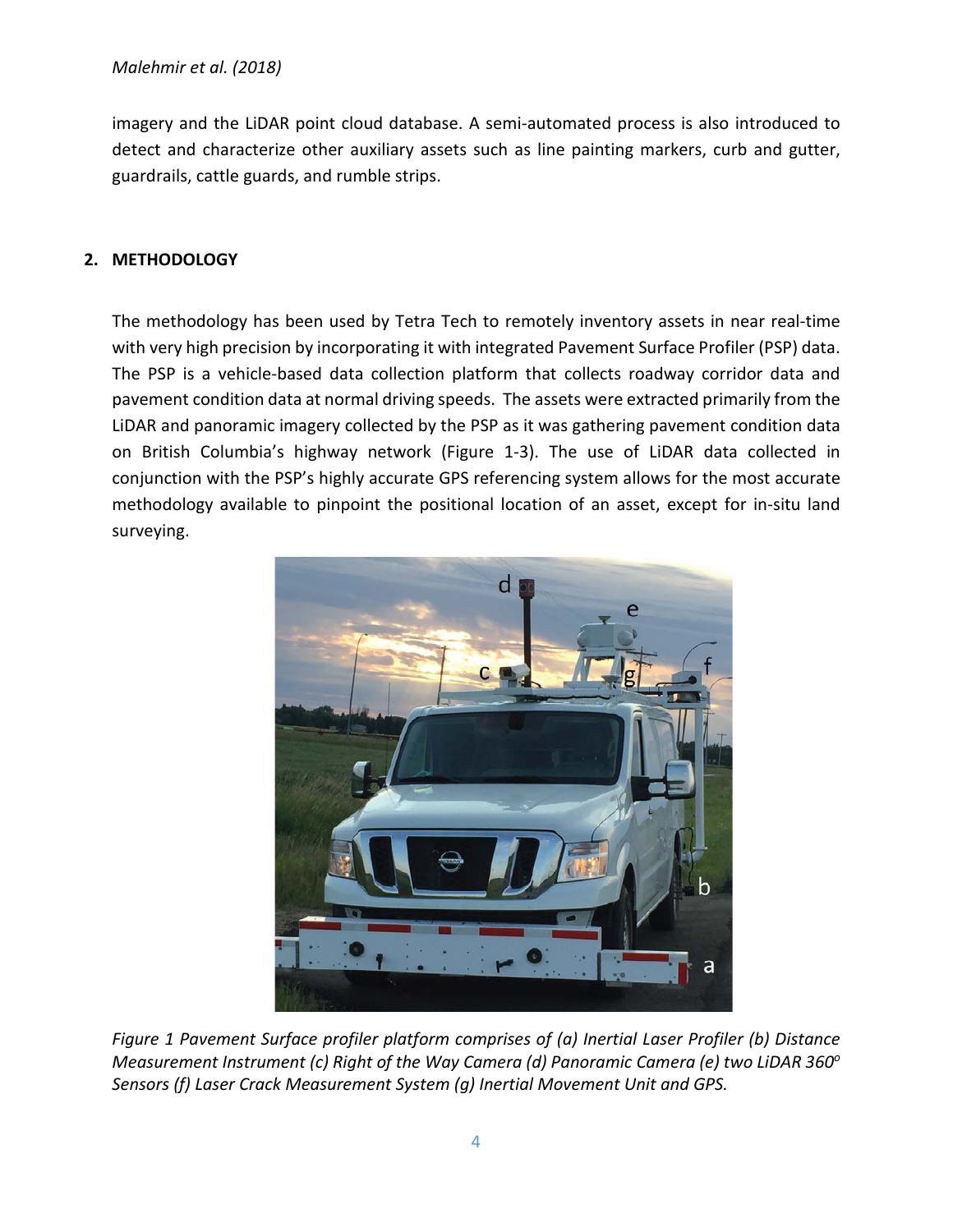Tetra Tech's Trimble MX-8 and Reigl VUX LiDAR units incorporated into the PSP are some of the most accurate survey grade mobile LiDAR units available and can collect more than one million GPS referenced data points per second. The two 360° sensors in a cross-plane orientation minimize LiDAR shadow and provide a high-density point cloud with full coverage of the roadway corridor. All of Tetra Tech's data is geo-referenced with an Applanix POS LV system ensuring that the location referencing of all images and LiDAR points used to confirm the inventory types is as accurate as possible. Based on inertially-aided GNSS or GPS technology, the POS LV provides robust continuous and accurate vehicle chassis position and orientation information even through areas of limited or poor GNSS coverage.



*Figure* 2*, High resolution panoramic image collected from Tetra Tech PSP-7000 mobile mapping at highway speed. This panoramic image gives the user unique access to look around at all directions even at very low-light.*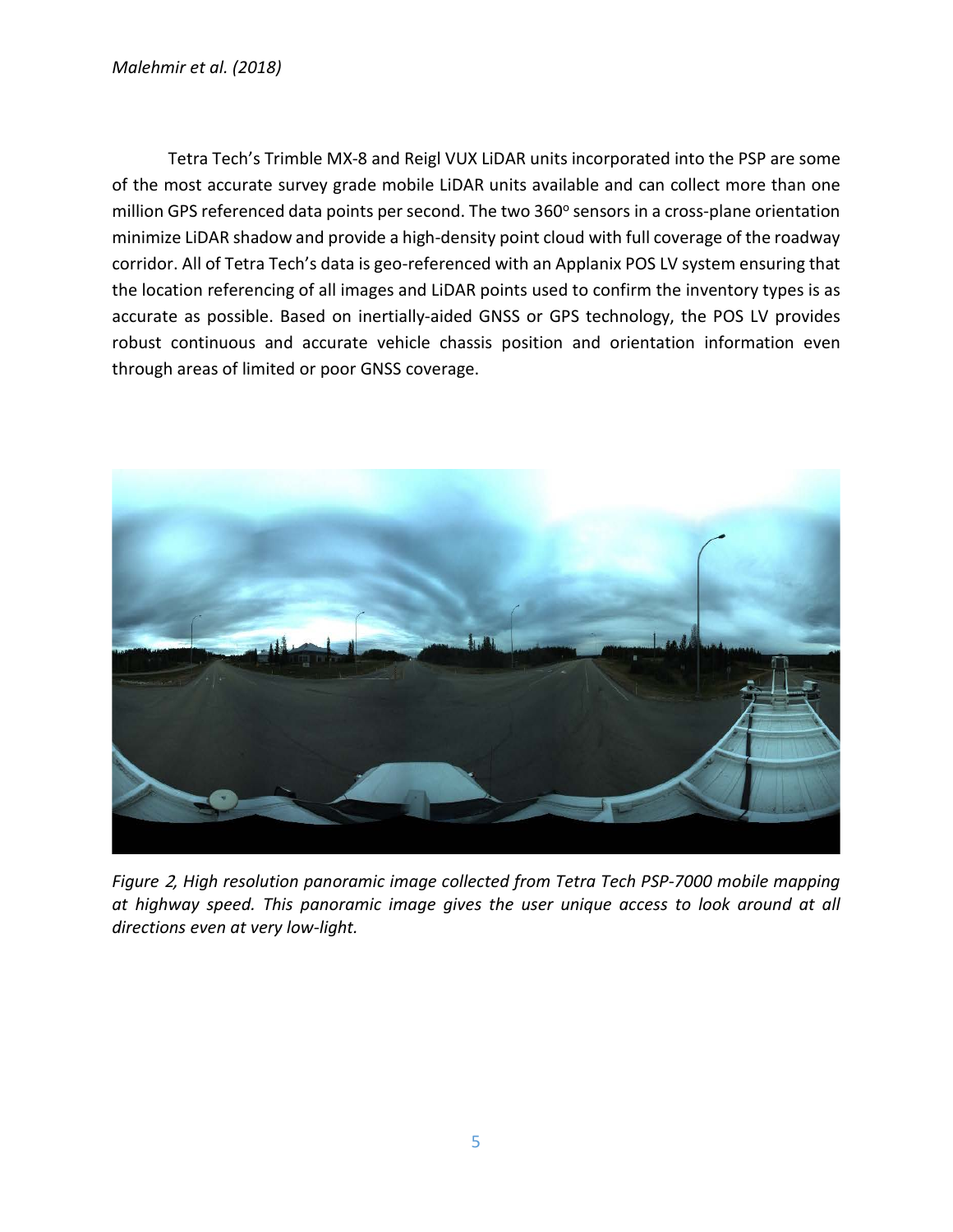

*Figure* 3*. LiDAR pointcloud data collected at highway speed displaying its optical intensity. Notice that the traffic signs are marked automatically using machine learning algorithm.*

# *2.1 Traffic Sign Extraction and recognition*

In this paper, Tetra Tech used an unsupervised clustering algorithm that can extract traffic signs using their geometrical properties (e.g., width, height, thickness) and the optical properties (e.g., intensity, reflectance, and amplitude). The clustering algorithm is then applied to the postprocessed LiDAR point cloud and separates traffic signs from the background. The background is introduced to the algorithm by providing numerous training point cloud and minimalistic meaningful thresholds. The background in the road environment includes cars, pavements, trees, bridges, pedestrians, and advertising banners. The density based spatial clustering algorithm of application with noise was developed by (Ester et al., 1996), with its application in noise cancellations. However, Tetra Tech found a unique application for this algorithm to identify traffic signs from a dense point cloud database.

Figure 4, displays an example from TransCanada 1 Highway in Victoria Island, which illustrates imagery and point cloud information that are fed to the clustering algorithm to extract traffic signs. The extract information from traffic signs includes width, height, facing, distance to the road, vertical distance from pavement, and retro-reflectivity. This algorithm can measure the geometry and retro-reflectivity of traffic signs with great precision. The information about traffic signs is calculated in the office and on-the-fly using Tetra Tech's Canadian servers faster than real-time.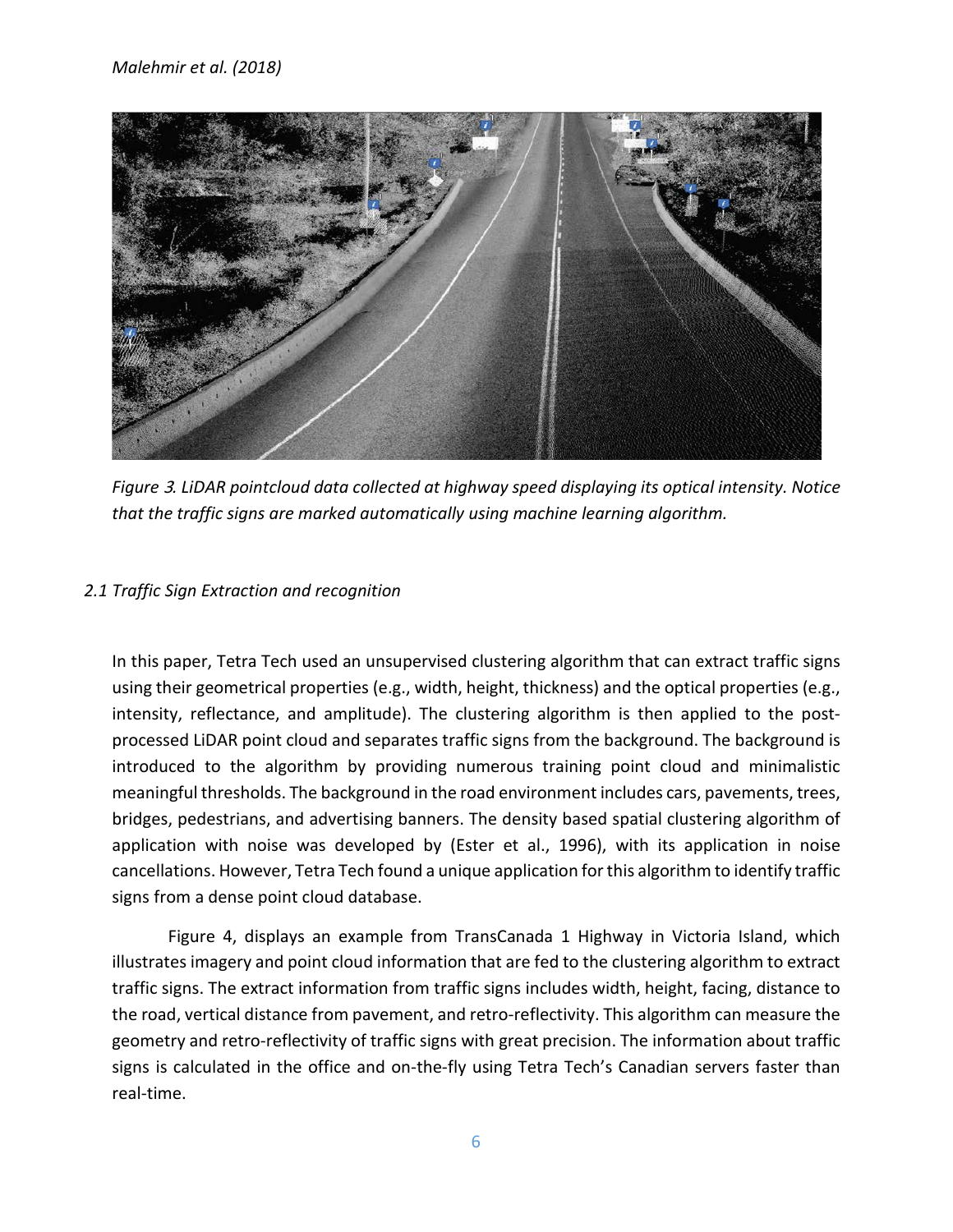#### *Malehmir et al. (2018)*



*Figure* 4*. a) Front-center view from MX-8 acquisition system, b) Pointcloud representation of traffic signs automatically extracted using machine learning algorithm. The vortex color indicates the retro-reflectivity of the traffic signs shown inside red rectangles.*

To recognize the category of each traffic sign we would need to be able to classify them based on their display properties (geometry, color, text). The North American Stop and Yield signs are the only ones with unique geometrical shape that we can detect and classify using solely LiDAR point cloud. However, for the rest of the traffic signs, it would be impossible to provide an automated classification solution. We can augment the point cloud database with additional imagery information and classify a wider range of traffic signs with the same shape, but with different text (e.g., speed limit sign with different posted speed limit).

# *2.2 Traffic Sign Classification*

To understand the traffic sign classification, we extract the geometry (square, diamond, round, rectangle), color, and text from each traffic sign and create a training database for each traffic sign with images from various angles, lighting conditions, and distances. To create an inference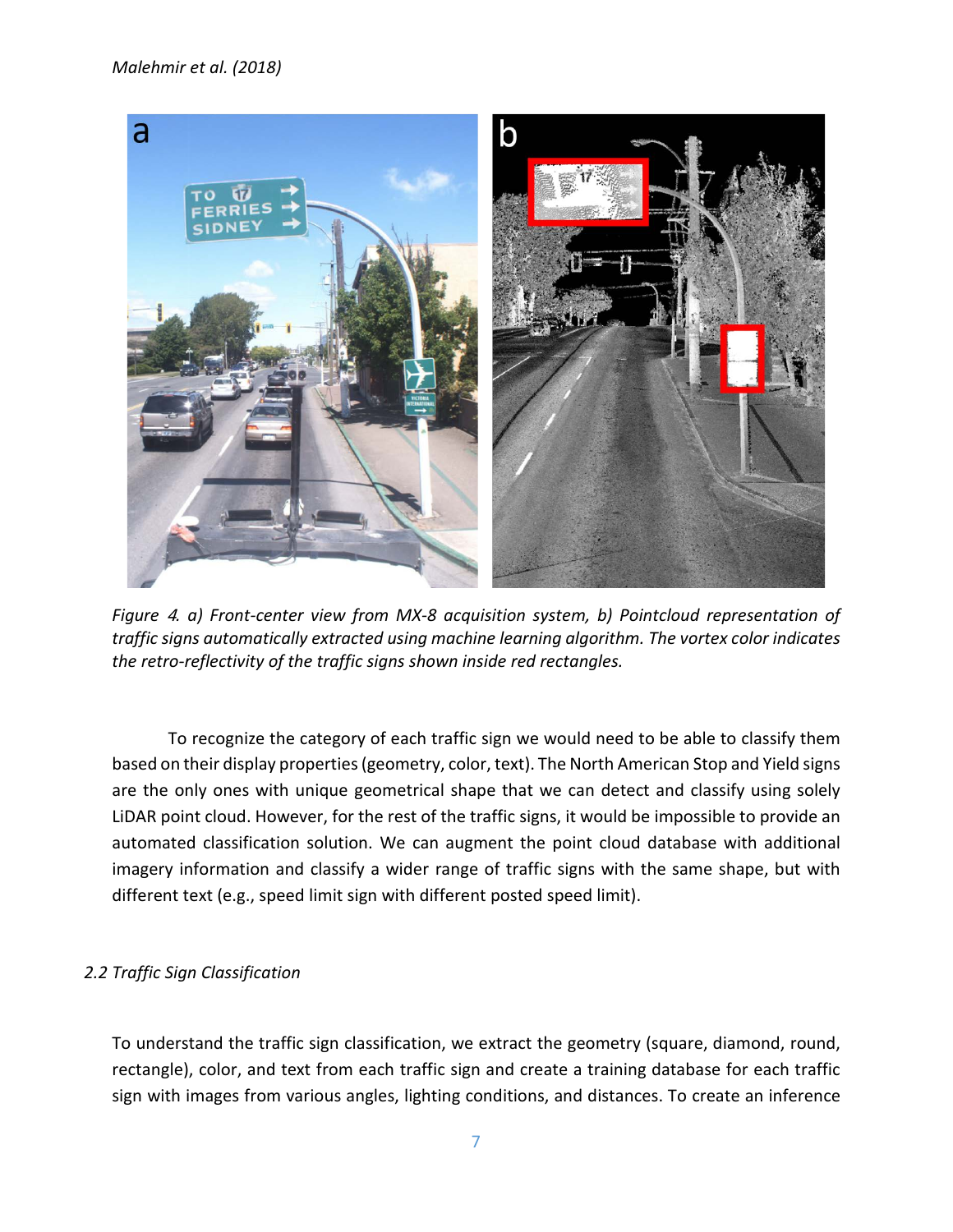#### *Malehmir et al. (2018)*

from the training database for each traffic sign, we have developed a machine learning algorithm that is built on top of Google's Tensorflow machine learning infrastructure [NEED\_SOURCE]. Figure 5 displays a portion of the training images that are used to recognize 100 km speed limit signs (code R-004--100km) that are collected by Tetra Tech from various cameras, angles, weather, and lighting conditions. The total amount, 576,000 of imagery information, was used to train the machine learning algorithm to classify more than 200 unique signs.

The training algorithm uses a convolutional neural network algorithm Inception model V3 (Szegedy et al., 2015) which takes in all images and true sign category labels and createsinference to categorize signs. This inference is then tested against a separate database labeled images that are not used in the training session. Upon successful classification of over 90% of the test database, the trained inference is used for classifying future traffic signs.



*Figure 5 Illustrating portion of training images used for 100 km speed limit sign that are used to recognize speed limits with posted 100km (code R-004—100km). The training database comprises of labeled images from collected from various angles and lighting conditions by Tetra Tech mobile mapping vehicles.*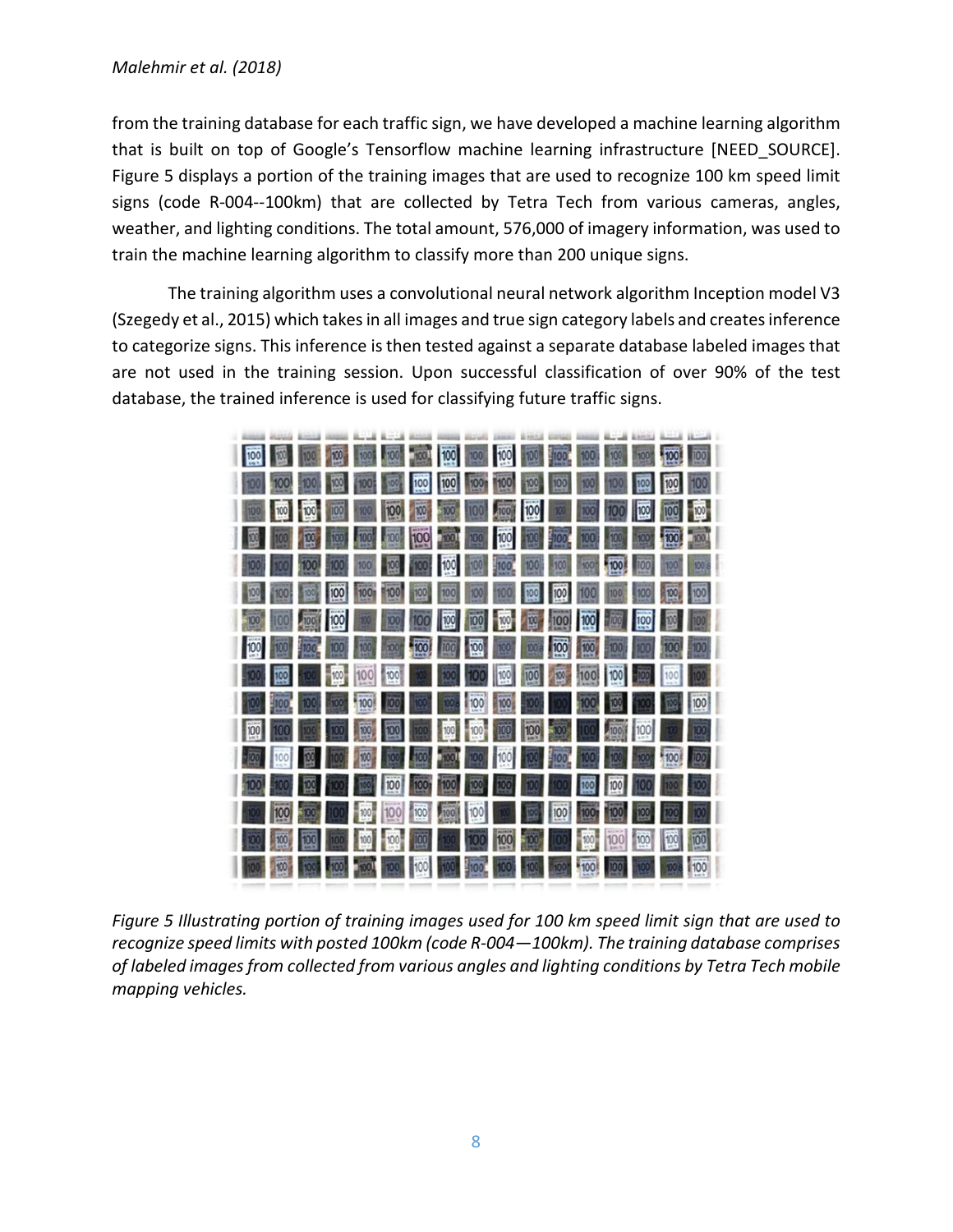As part of quality control procedure, classified traffic signs are reviewed by a user that confirms automatic classifications as well rejecting mislabeling. The list of rejections is then pooled into the algorithm for a monthly update to the classifier and to avoid future mislabeling. This process is done through introducing negative sample images to the training database to let the algorithm learn from its mistakes. Having monthly updates to the machine learning algorithm, we could reduce the number of mistakes by the algorithm.

# *2.3 Linear Assets Detection*

For linear assets, including guardrails, curb and gutters, and rumble strips, Tetra Tech developed a procedure to extract them from the LiDAR point cloud database. To extract them from the LiDAR point cloud database, we must transform the LiDAR point cloud from a geospatial domain to a domain we developed as 'Van domain'. In the Van domain, the surrounding environment is nearby the collection van, as observed in Figure 6.

Relative height with respect to the pavement plays an important role in detection and recognition of the linear assets. In the Van domain, the absolute height is replaced with relative height from pavement.



*Figure 6 Illustrates the geospatial to van domain transformation required to extract linear assets on the road using LiDAR pointcloud*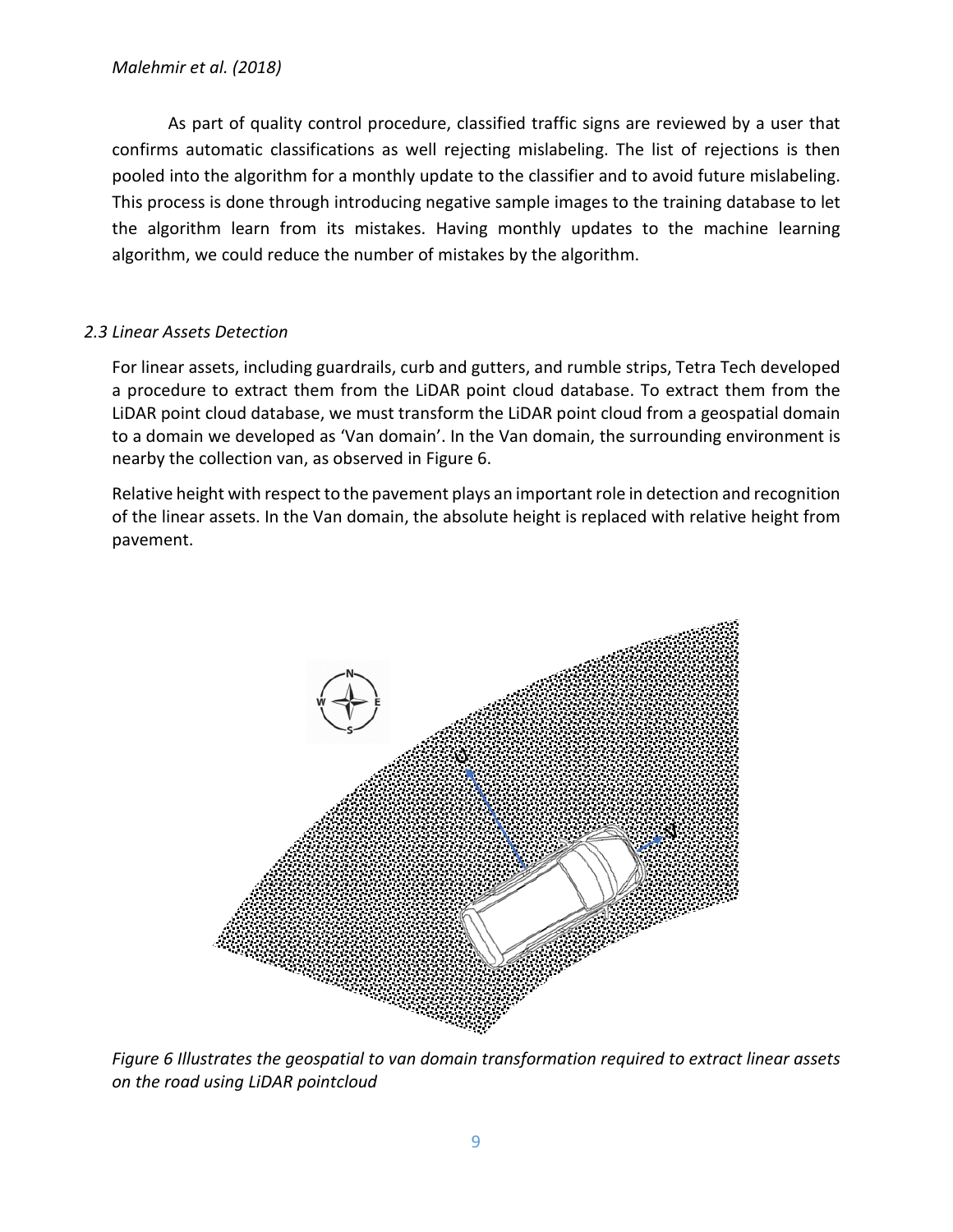The transformation allows us to pick linear assets such as guardrails, and curbs and gutters with height filtering and tagging them accordingly. Figure 7 displays guardrail detection from the LiDAR point cloud transformed into the Van domain using a linear asset detection algorithm.

For other assets, we use recommended attributes that are more sensitive to the properties of the asset. Unlike guardrails and curbs and gutters that are visible in the relative height filter in the Van domain, LiDAR reflectance intensity is the attribute we found to be effective for line paint markings. The material properties of the pavement markers (e.g., glass bead coated paints) reflects most of the pulsed laser that it receives. We use this property to detect and classify line markers from the LiDAR point cloud in the Van domain. For extracting rumble strips, we propose a similar technique using the LiDAR point cloud inside the Van domain using spatial standard deviation attributes.

Once the linear assets are extracted from the LiDAR point cloud in the Van domain, the extracted information is transformed into the geo-referenced geospatial domain and compiled into a GIS layer for transferability.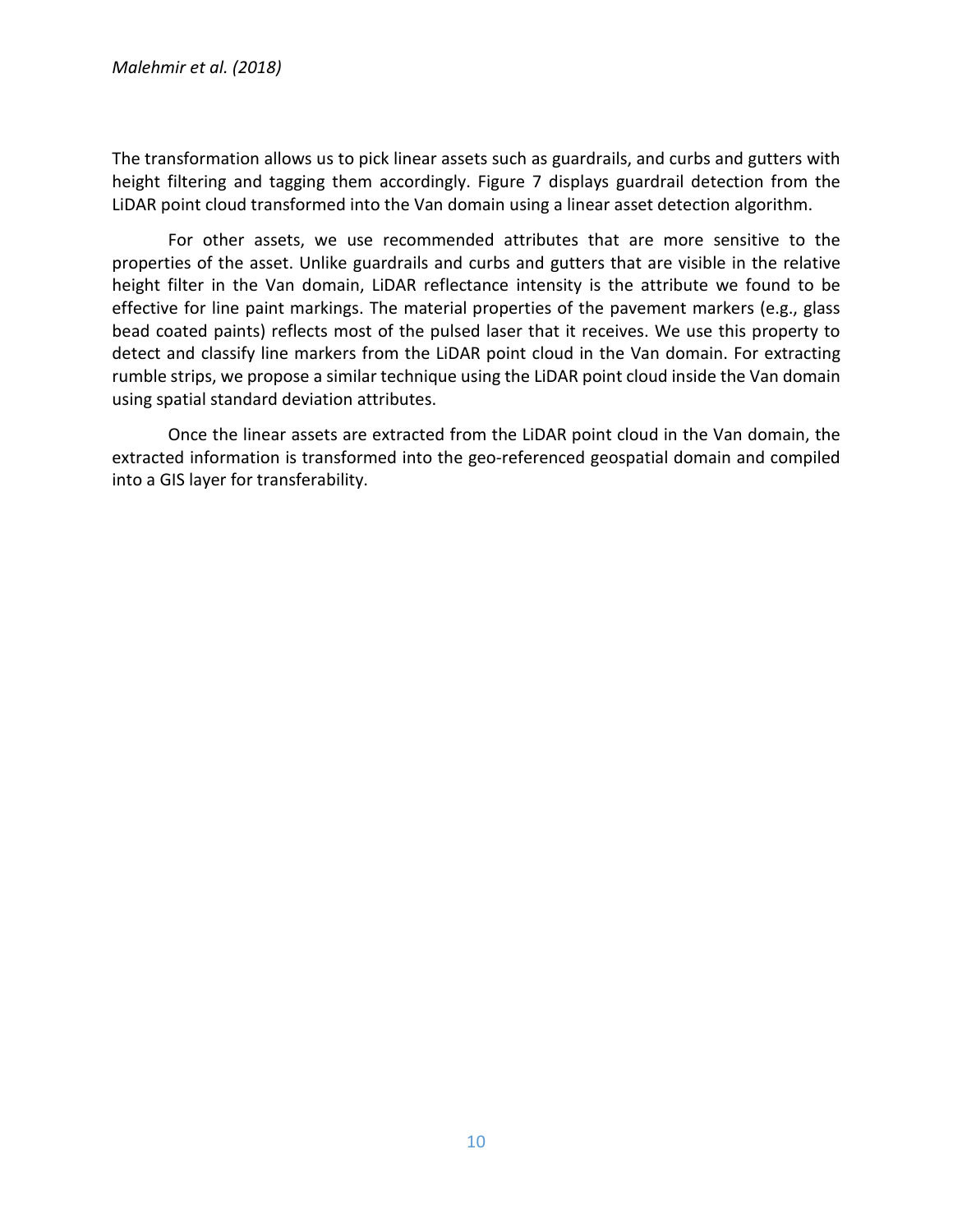

*Figure 7 Guardrails detected from (a) imagery and (b) LiDAR pointcloud transformed into the Van domain collected by Tetra Tech PSP 7001 from TransCanada Highway 1 in Victoria.*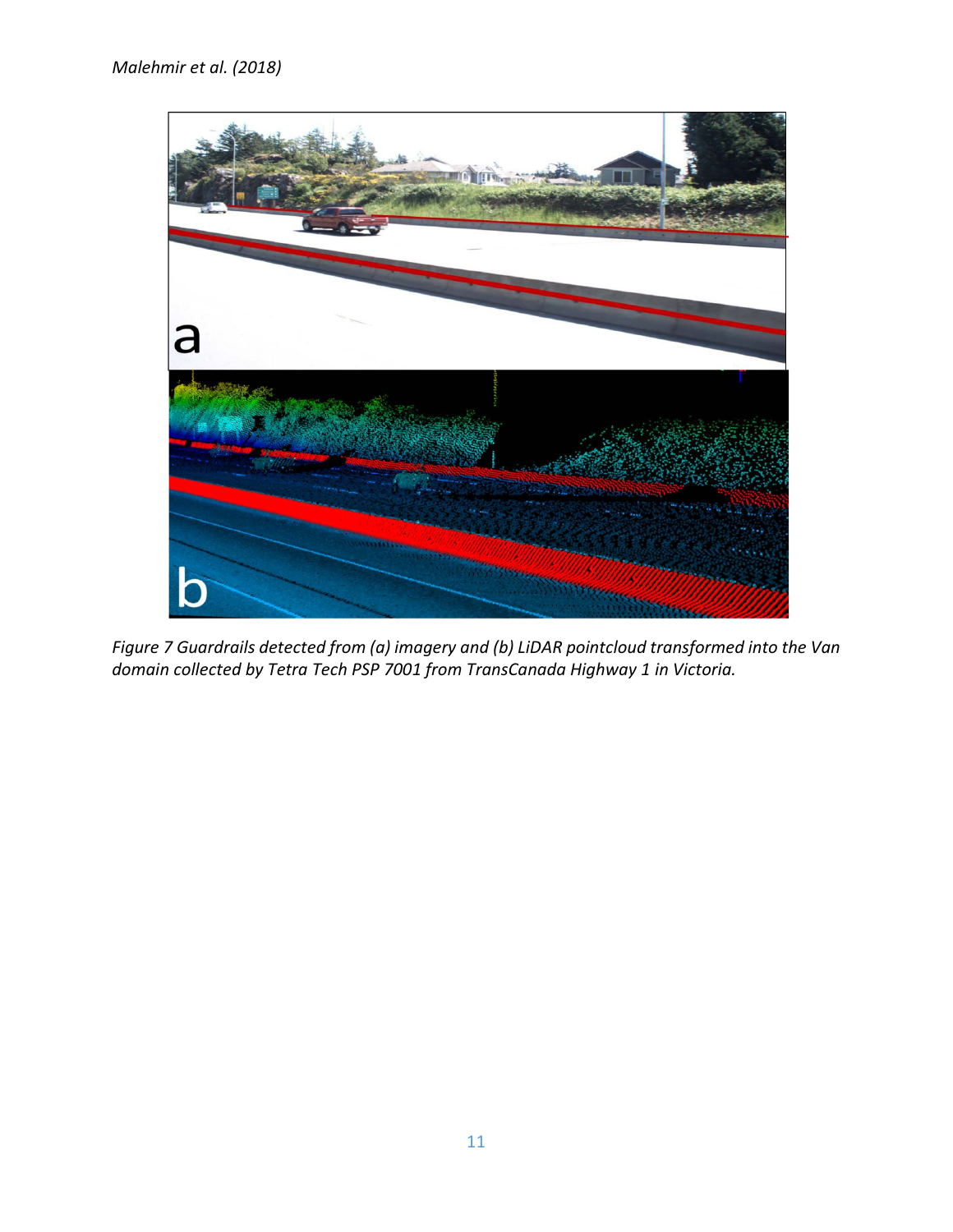

*Figure 8. Designed flowchart to extract roadway assets from LiDAR pointcloud and imagery information.* 

# **3. APPLICATION OF ASSET EXTRACTION IN BC HIGHWAY NETWORK**

The British Columbia Ministry of Transportation and Infrastructure has been updating their Corporate Highway & Resource Information System (CHRIS) asset inventory data in preparation for the maintenance contract renewal process for British Columbia's 28 Service Areas. The historical methodology for updating the asset data was monitored and inventoried manually by sending team members directly to access every single asset in person. This methodology is expensive and time-consuming. For this project, Tetra Tech continued its development on a robust automated and semi-automated asset extraction and classification methodology that would allow for the extraction and identification of the British Columbia Ministry of Transportation and Infrastructure's roadway assets from a combination of LiDAR and imagery data.

Tetra Tech used more than 13,000 km of LiDAR point clouds and panoramic imagery from British Columbia's highway network with machine learning algorithms capable of extracting the roadway corridor assets. Tetra Tech inventoried all traffic signs, guardrails, curbs, line paintings and markers, rumble strips, safety features, and roadside facilities with over 98% accuracy. The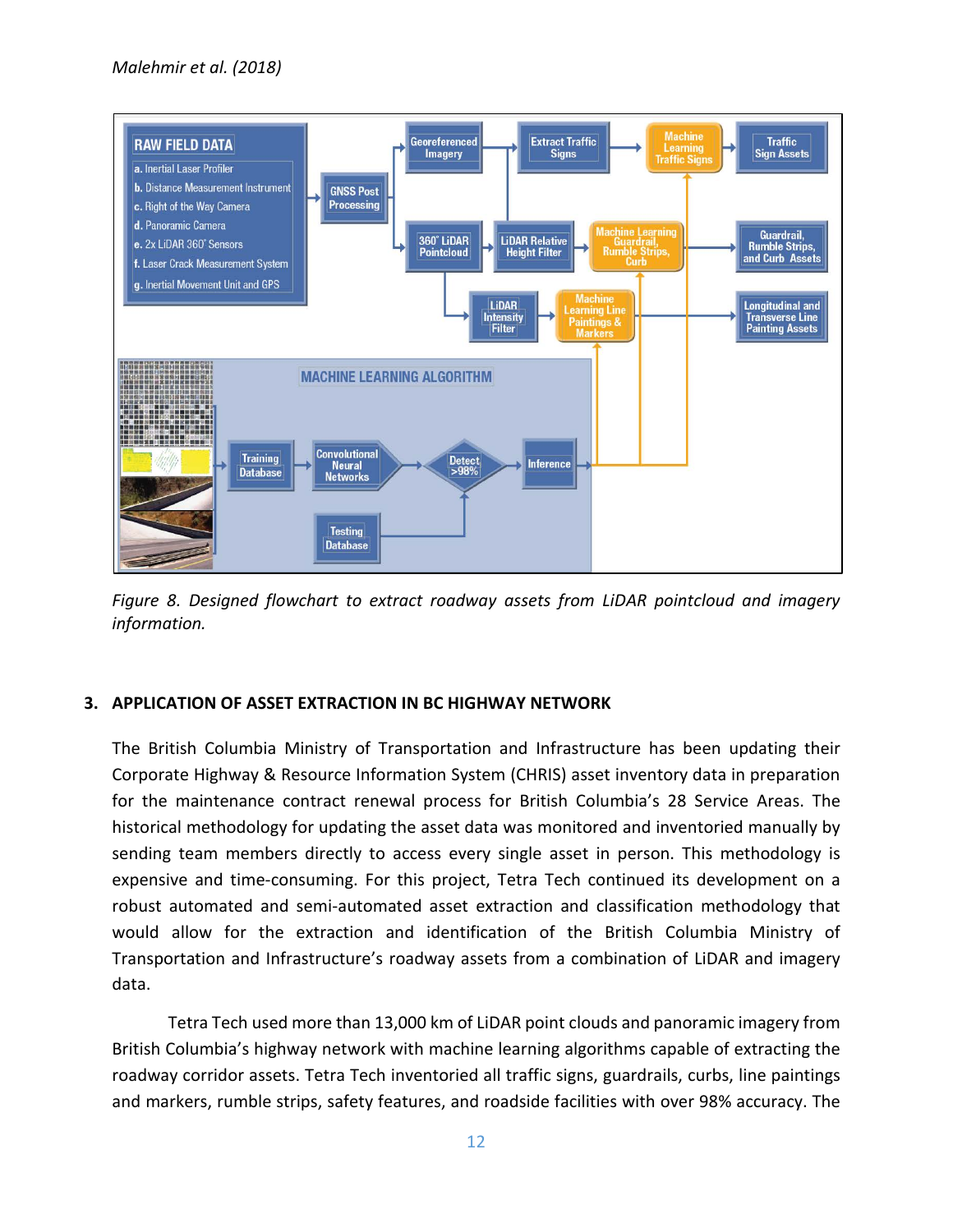total assets for this project is approximately 65,000 traffic signs, 2,000 km of guardrails, 13,000 km of rumble strips, and 20,000 of other corridor assets.

#### **4. CONCLUSION**

In this paper we introduced a machine algorithm to extract roadway assets from terrestrial mobile mapping database comprising 360° LiDAR and imagery. The roadway corridor asset inventory completed for this project using automated and semi-automated methodologies from the LiDAR data and panoramic imagery is less expensive and less time-consuming than the historical manual process. The data was collected by driving a single vehicle equipped with a mobile LiDAR unit and cameras along the highways at posted speeds. The machine learning process starts by training the high-performance computers (HPC) to detect assets from the background using millions of positive and negative datasets. The smaller testing dataset is available which are separated from a training session that is implemented to test the quality of the trained inference. Once the trained inference finds 99% of the assets from the testing datasets that are detected, the trained program is ready to detect that asset from field data. The training process required a large amount of computing power and CPU and GPU memory that are available at the Tetra Tech HPC servers. The techniques used to train machine learning algorithms to extract traffic signs from the LiDAR database are to use an unsupervised clustering algorithm and then classify using machine learning classifiers with imagery. A similar approach has been taken to identify other assets such as guardrails, rumble strips, and line paintings. This process has been able to successfully identify and classify traffic signs from highways as well as urban and rural roads.

#### **REFRENCES**

- Bostanci, E. (2015). Motion model transitions in GPS-IMU sensor fusion for user tracking in augmented reality. *ArXiv*, (1). Retrieved from http://arxiv.org/abs/1512.02758
- Ester, M., Xu, X., Kriegel, H.-P., & Sander, J. (1996). Density-based algorithm for discovering clusters in large spatial databases with noise. In *Proceedings Of The International Conference On Knowledge Discovery And Data Mining* (Vol. pages, pp. 226–231). Retrieved from http://citeseerx.ist.psu.edu/viewdoc/similar?doi=10.1.1.121.9220&type=ab
- Gao, J. (2009). *Digital Analysis of Remotely Sensed Imagery*. McGraw Hill. Retrieved from https://books.google.com/books?id=KHXSKc1bfusC&lpg=PA614&dq=mobile mapping&pg=PA614#v=onepage&q=mobile mapping&f=false
- Kim, J. H., Jeong, D.-H., & Kim, B.-G. (2006). Photograph Database for Highway Facility Management in Mobile Mapping System (pp. 996–1002). Springer, Berlin, Heidelberg.